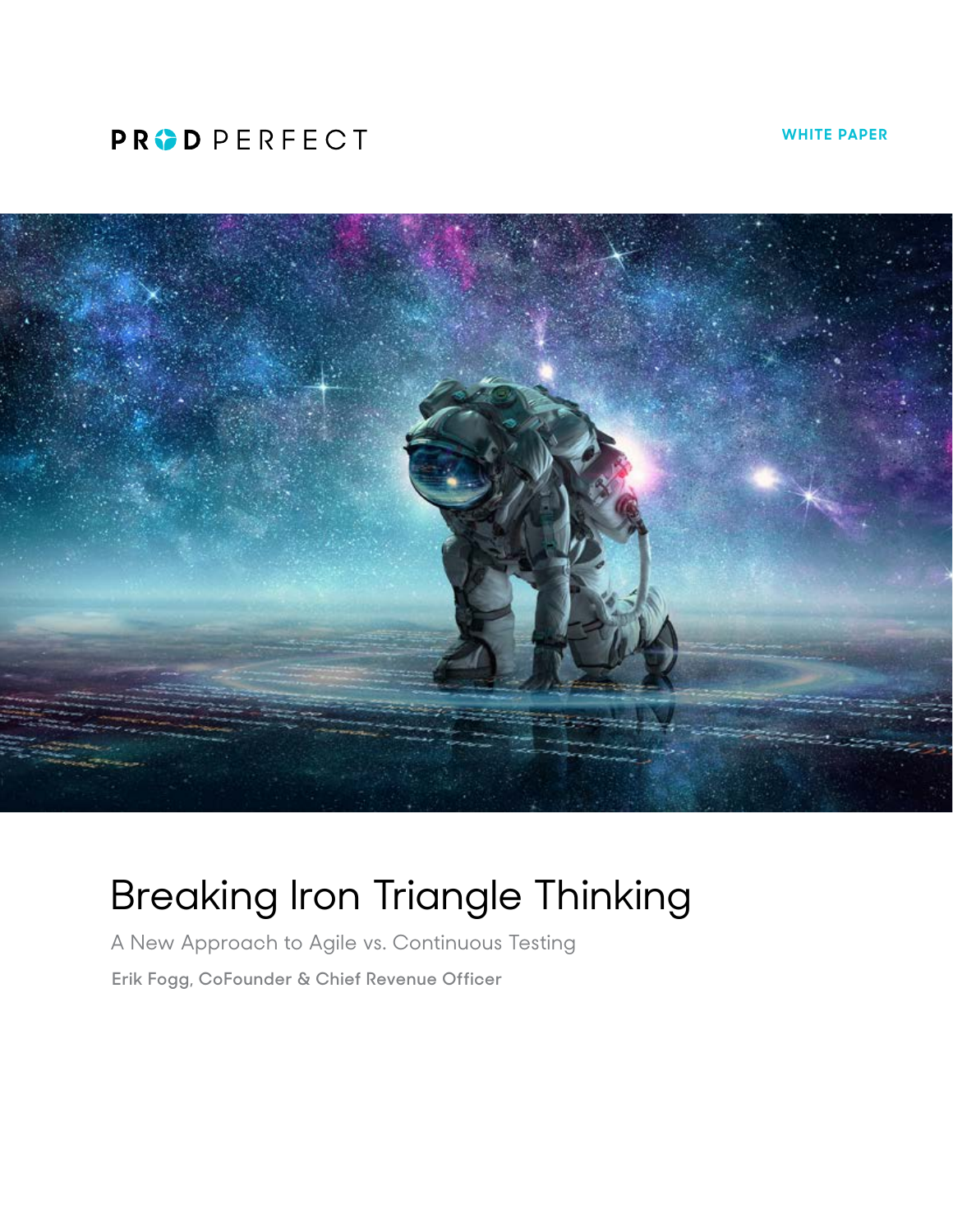### **TABLE OF CONTENTS**

| Iron Triangle Thinking in Software Development 4   |  |
|----------------------------------------------------|--|
| Quality: The "Agile" Approach (Big and Expansive)5 |  |
| Speed And Cost: The Continuous Approach            |  |
|                                                    |  |
|                                                    |  |
|                                                    |  |
|                                                    |  |

 $\qquad \qquad \circ$ 

mi

 $J\overline{S}$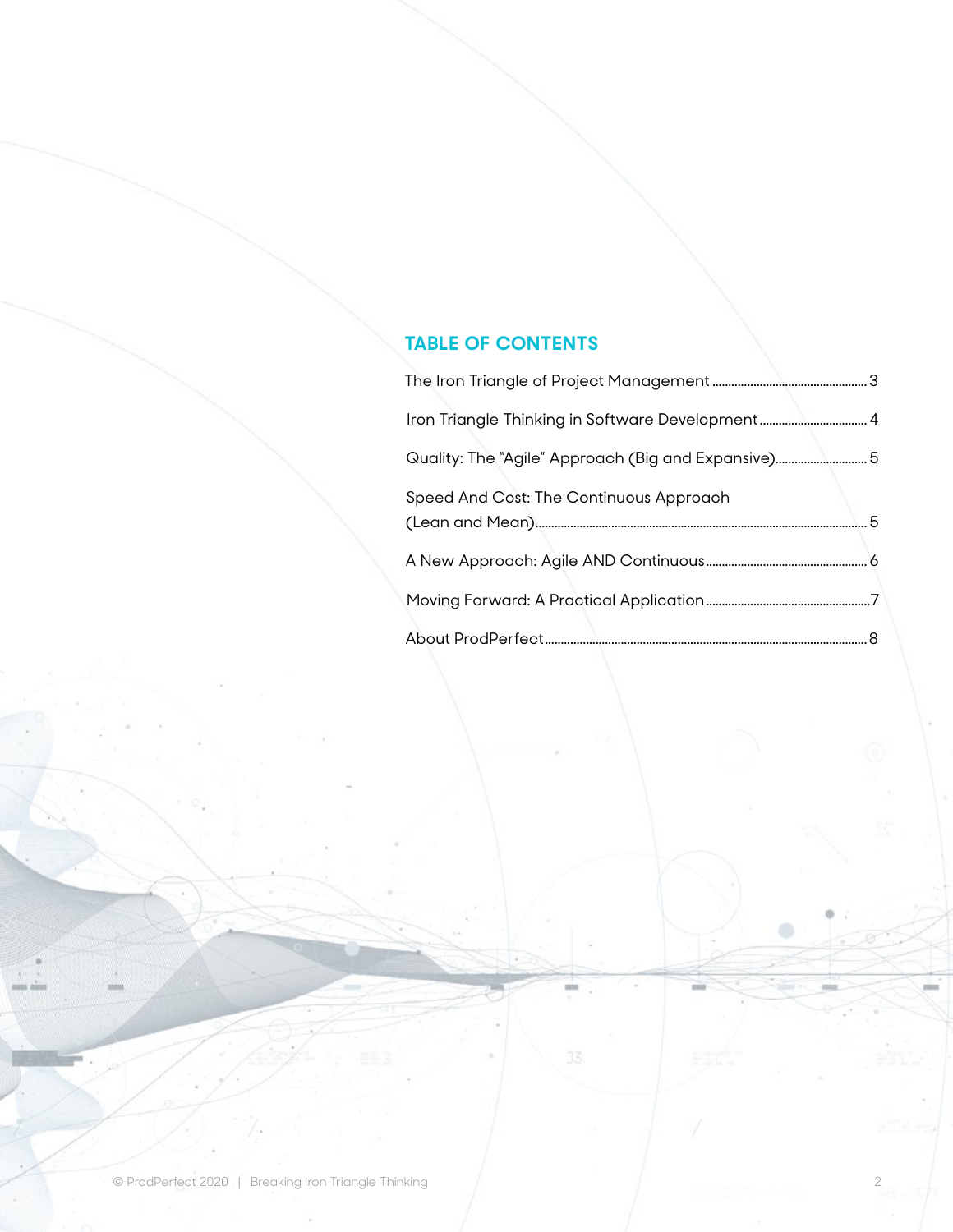#### <span id="page-2-0"></span>**THE IRON TRIANGLE OF PROJECT MANAGEMENT**

When I used to work as a project management consultant, I would hear brilliant leaders around me say: "Speed, quality, cost. Pick two." In other words: if you want a higher quality product, you have to sacrifice speed, cost, or both. And everyone would nod along: this was true, and it was obvious. In this frustratingly pervasive "iron triangle" decision-making philosophy, true improvement is not possible—only trade-offs are possible. We are doomed to do only as well as we are doing now; our only options are to choose which priorities will be sacrificed to others.

Because the leaders I met believed this model, they missed opportunities to actually improve their project—for example, to find cost improvements without negatively impacting quality or timeline. They never put in the effort to find these opportunities because they implicitly believed these opportunities didn't exist. I have learned over my career that our implicit, unchallenged beliefs about the world have a powerful impact on the choices we make, for good or ill.

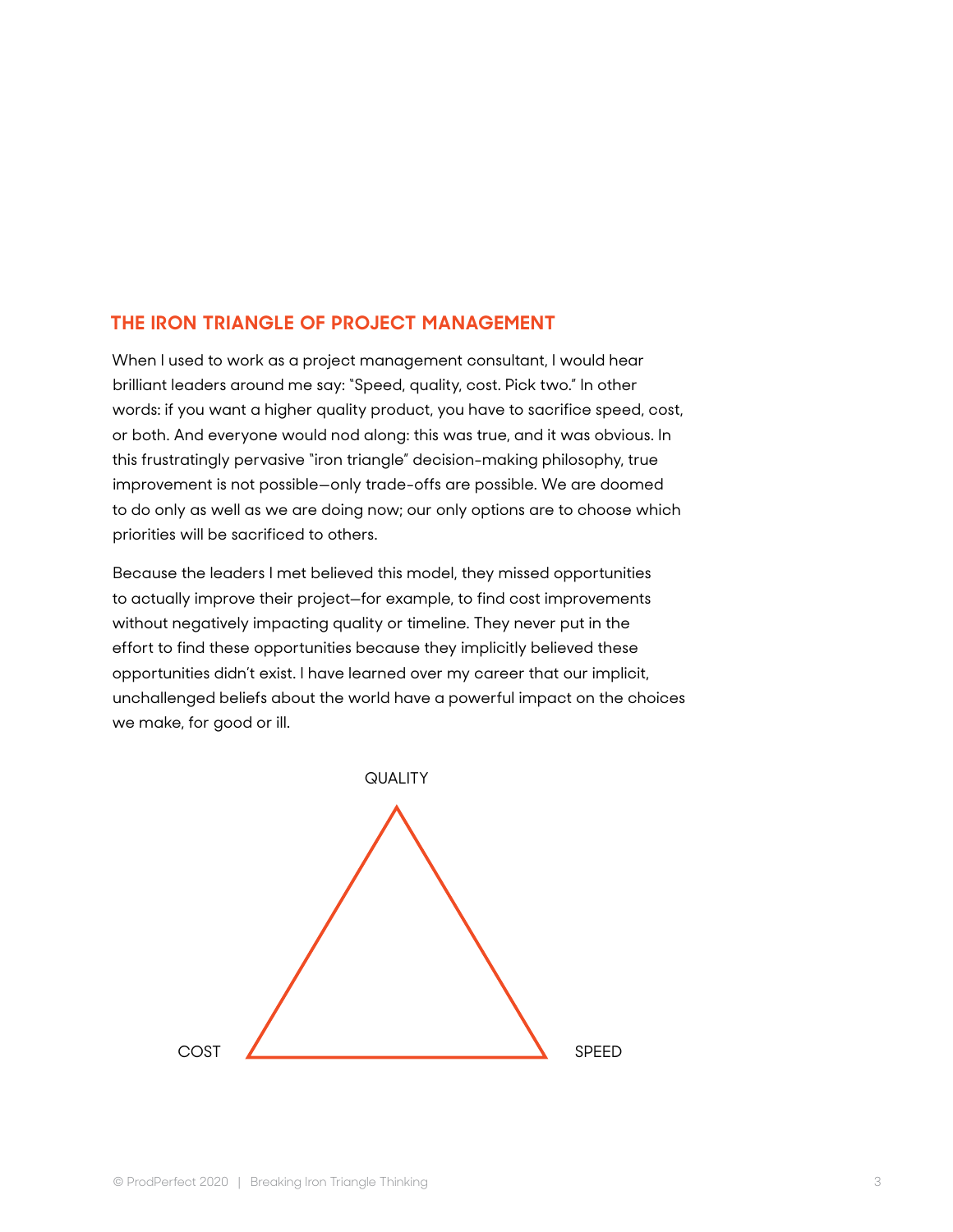#### <span id="page-3-0"></span>**IRON TRIANGLE THINKING IN SOFTWARE DEVELOPMENT**

In software development, people may not talk about the project management triangle, but this same trade-off-only mindset—an implicit belief in this Iron Triangle—still exists. Iron Triangle thinking means that engineers often feel stuck between prioritizing quality of code, speed (time to market), and cost. Of course we will always have choices that we can make between speed, quality, and cost. But the fallacy of Iron Triangle thinking is believing that the parameters of these choices are fixed. When we believe that improving speed means necessarily sacrificing quality, cost, or both, we limit our potential for innovation.

The pervasiveness of Iron Triangle thinking means that many engineering leaders see only a hard trade-off between the cost and speed benefits of continuous development, and the quality benefits of deploying slower and testing more. They believe these competing demands are irreconcilable. As a result, many development teams who want to improve cost and speed are hesitant to make the move toward continuous development because they're afraid of impacting code quality. They feel forced to choose between developing in two-week sprints—with a massive test suite that is expensive and slow, but assures quality at the end of the sprint—and moving to a Continuous Integration/Continuous Delivery (CI/CD) mode that is faster and cheaper, but sacrifices quality with less testing.

"Iron Triangle thinking means that engineers often feel stuck between prioritizing quality of code, speed (time to market), and cost."

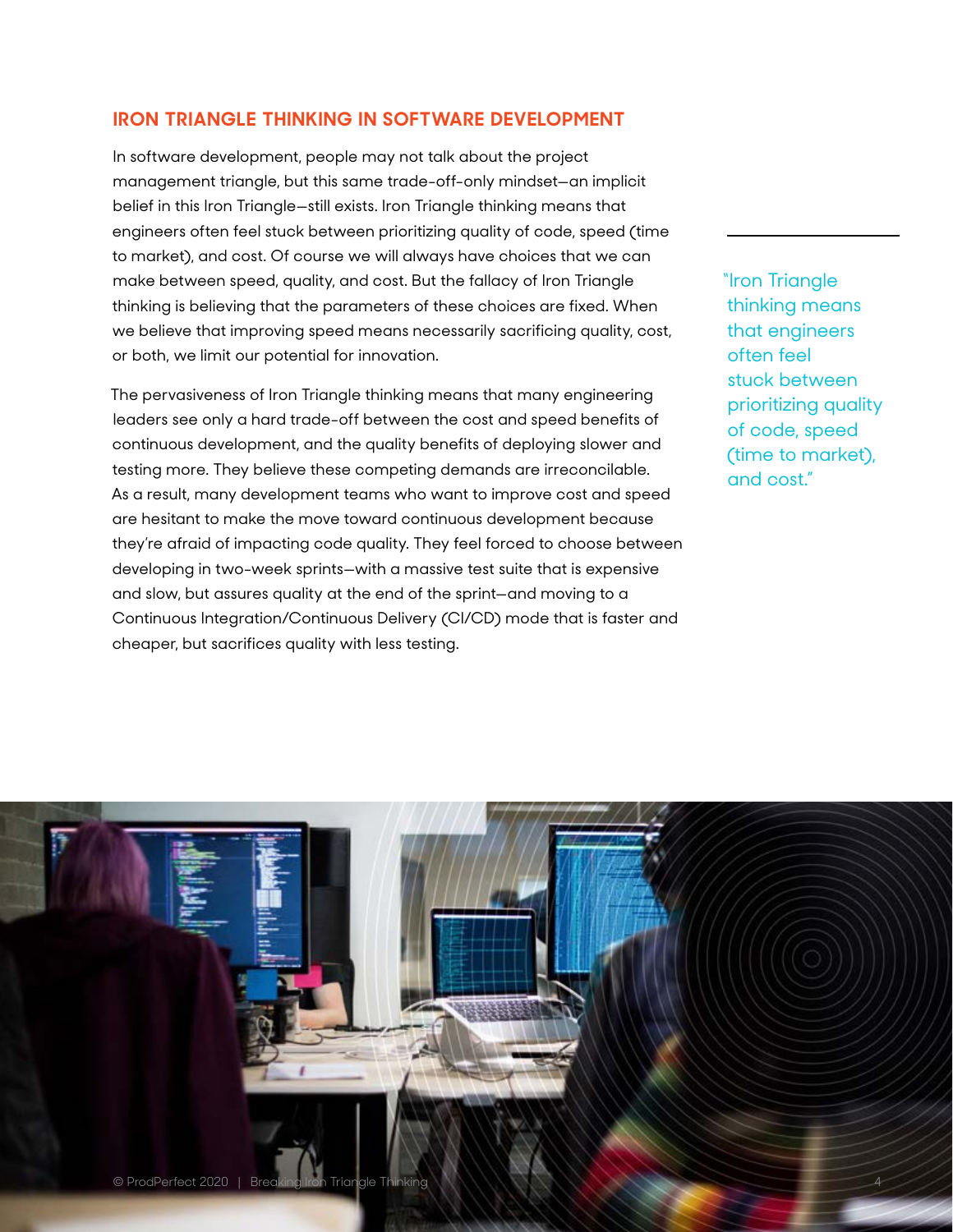#### <span id="page-4-0"></span>**QUALITY: THE "AGILE" APPROACH (BIG AND EXPANSIVE)**

In traditional end-to-end (E2E) testing processes, there is no pressure not to add tests because you want a minimal chance that any bugs will make it to production. Typically, in the sprint-based ("agile") development approach, quality is optimized at the price of cost and speed.

Most leaders are accustomed to running E2E testing at the end of a sprint, so the test suite can run as long as it needs to. Once E2E test suites grow to a certain size, you have to run them less frequently, as they can take several hours and simply can't be run every time developers check in code. This means that there's a feedback lag: developers discover bugs in their code days or weeks after they're written. At that point, it's impossible to pinpoint which deployment even caused the bug, so you can't toss the buggy code back to the developer who wrote it. Often, leaders assign these bugs to more junior developers who are forced to mine the code to understand the intent of the original developer. In all, these bugs require a bunch of time and resources to fix.

"Typically, in the sprintbased ("agile") development approach, quality is optimized at the price of cost and speed."



#### **SPEED AND COST: THE CONTINUOUS APPROACH (LEAN AND MEAN)**

In a CI/CD environment, a team supports continuous development with continuous testing: every deployment is tested individually before it is staged or shipped to production. With fewer tests, the test suite runs in a matter of minutes, feedback lag is minimal, and buggy code returns directly to the engineer who wrote it. With this approach, developers are more fresh on what they just wrote so that when bugs do get caught, they're able to pinpoint exactly where the problem is and resolve it in minutes, rather than hours or days. Developers kick out code and move on, producing more code in the same amount of time. Thus, with the continuous approach, the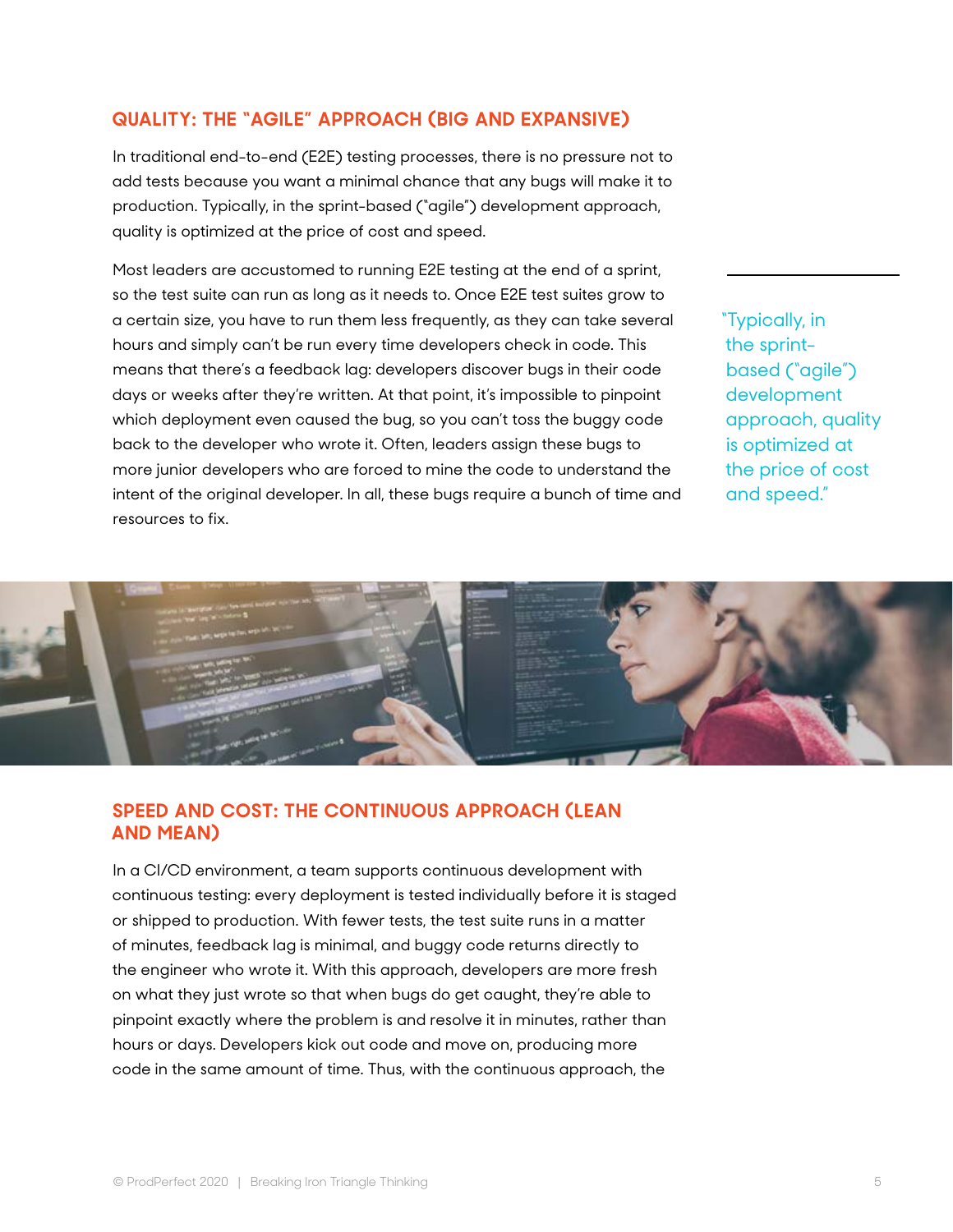<span id="page-5-0"></span>KPIs that the engineering leader maximize are developer velocity (faster deployments) and cost (fewer tests to maintain).

The drawback to having fewer tests, of course, is that you're ensuring less quality before your code goes out the door. Fewer tests simply means fewer opportunities to catch bugs before they hit production. A purely continuous testing suite sacrifices quality in favor of speed.

#### **A NEW APPROACH: AGILE AND CONTINUOUS**

As engineering leaders, as long as we continue to subscribe to Iron Triangle thinking, we will never be provoked to ask ourselves if we can actually improve a process without making a trade-off. When we break Iron Triangle thinking, we can find a third way: an option that is not some form of compromise between competing priorities. We can find paths that give us the best of everything. In software development, choosing a third way means believing that it is simply not the case that every improvement in either speed, cost, or quality must necessarily come at the expense of the other two. Breaking Iron Triangle thinking requires that we do the harder thing and choose a smarter, more strategic approach to deployment design. One such way to break the Iron Triangle is to simply choose the best parts of testing from both agile development and continuous deployment.

What gets us both the speed of the continuous environment and the quality of the agile environment?

One possible design change to your deployment structure is to implement continuous testing early in your SDLC with the quality benefits of the end-ofsprint testing that occurs in agile development practice.

In this structure, you preserve the benefits of continuous development: your developers can still contribute small chunks of code and run tests continuously for rapid feedback. In addition, you can run a larger test suite in a staging environment against a number of builds to catch bugs that the continuous test suite missed. This approach means many of your bugs and if your continuous test suite is well-targeted, your priority 1 bugs—are

"One such way to break the Iron Triangle is to simply choose the best parts of testing from both agile development and continuous deployment."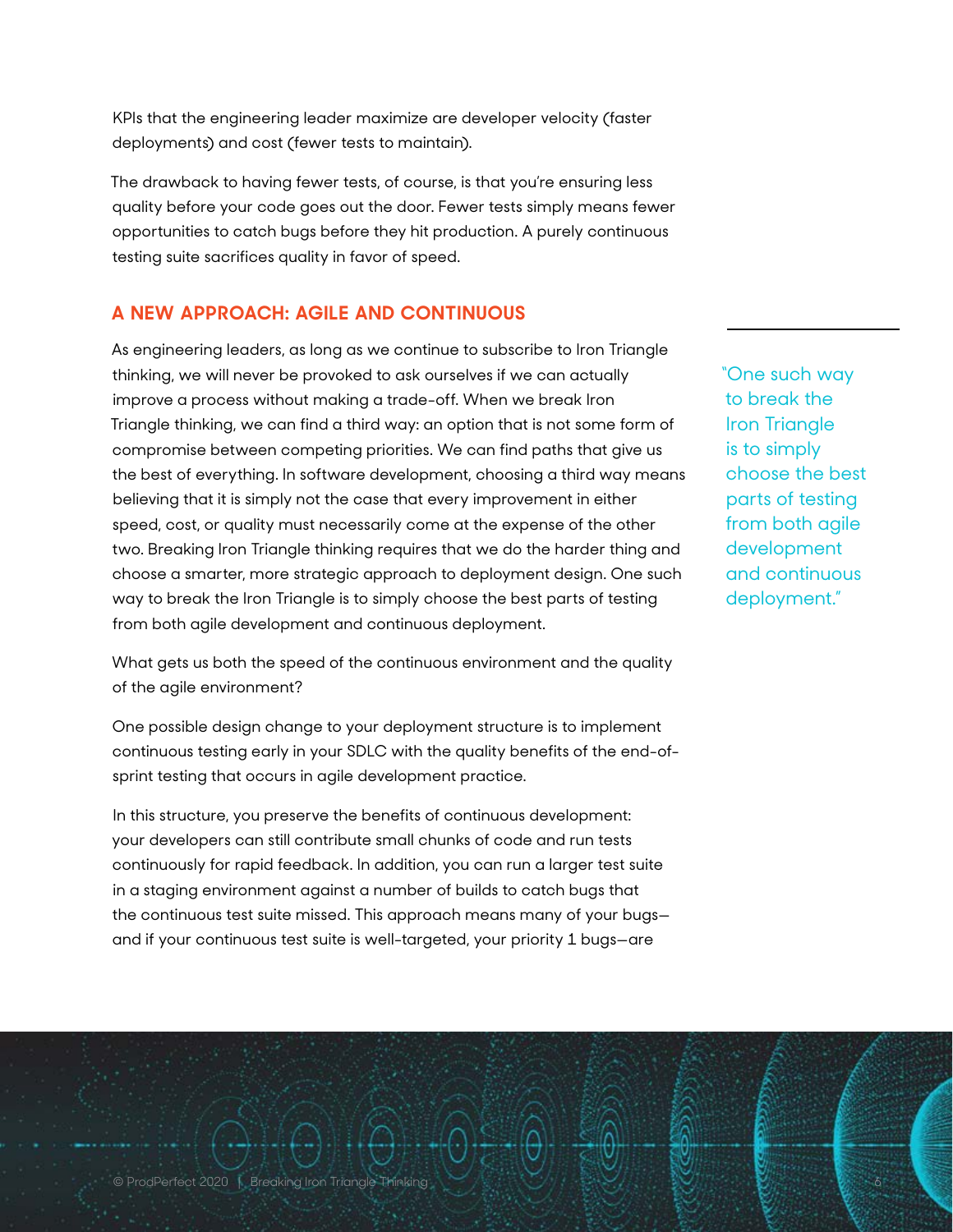<span id="page-6-0"></span>caught sooner and fixed faster. Anything missed here is caught by the larger test suite later. This way, your developers get the speed advantage of continuously developing and testing, and your application gets the quality benefit of running a larger test suite—all without costs beyond maintaining the larger suite that would've been written for an agile team anyway.

#### **MOVING FORWARD: A PRACTICAL APPLICATION**

#### **How do we manage both agile and continuous test suites?**

At ProdPerfect, our team uses data to maintain a continuous test suite focused on our customers' most commonly-used features, while they manage their own larger test suite. Whatever your prioritization mechanism is, you can start the process by building your total regression test suite and tagging your top priority tests. Then, you can configure your CI to continuously run only the tests that are tagged as priority, and run the whole kit daily (or at whatever frequency works for you) on your staging environment. Compared to the "agile" testing approach we explored, this new approach to deployment design improves speed and cost with no negative impact on quality. Compared to pure continuous testing, this approach improves quality with zero to minimal impact on speed and a positive impact on cost (you're catching more bugs before production). Instead of choosing one approach and sacrificing the other, you are implementing both intelligently and improving multiple parts of your project triangle without negatively impacting the others. You've broken the Iron Triangle and get the best of all worlds.

As engineering leaders and teams, you can break the Iron Triangle of project management by structuring your improvement cycle not around trade-offs, but on continuous improvement. A great engineering leader will use the momentum and mindset shift gained from their first Triangle-breaking win to push their team to challenge the assumptions that have held them back from improving all parts of their engineering practice.

"As engineering leaders and teams, you can break the Iron Triangle of project management by structuring your improvement cycle not around trade-offs, but on continuous improvement."